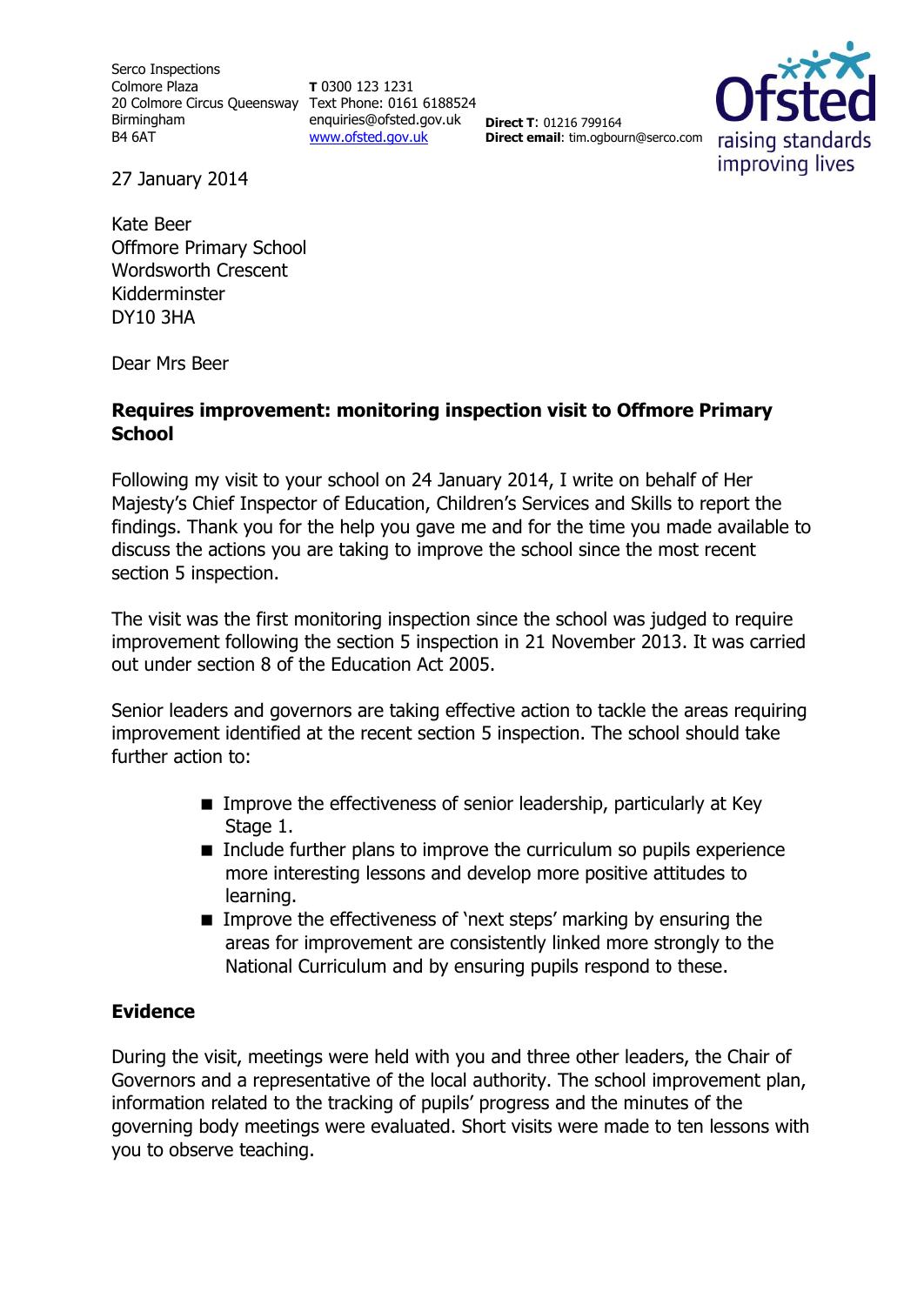

# **Context**

Since the last Section 5 inspection the leader responsible for English has relinquished this role. Your deputy is now undertaking this role. You and your deputy have reduced your teaching commitment.

### **Main findings**

Your plans produced in response to the recent inspection clearly indicate how you intend to improve teaching and most aspects of leadership. You are developing the key indicators that can be used by the governing body to regularly check the progress the school is making. You have sensibly decided that these should be linked to the assessment data that governors regularly interrogate. While undertaking our visits to lessons I was impressed by the astute insights you have into the strengths and weaknesses in teaching. You are correct in your conclusion that the school needs to ensure that the good practice that does exist in the school needs to be much more consistently implemented across all classes, particularly at Key Stage 1. Marking typifies this variability. We observed highly effective practice in which pupils were involved in determining for themselves how they could improve (next steps) using robust criteria taken from the national curriculum. But we also saw examples of next steps that did not aid pupils because they were too general and in any case there was little evidence that pupils responded to these.

There are strengths in leadership in your school; for instance, your mathematics leader has identified resources that have the potential to improve the pace of learning by allowing pupils to make choices and focus more on work they find challenging. Your Early Years Foundation Stage leader is ensuring children are being challenged through questioning that promotes commendable higher level thinking, for instance investigating the food preferences of an alien. The outcomes in the letters and sounds screening check and the end of Key Stage 1 assessments suggest weakness in the leadership of this phase.

The Chair of Governors is providing you with useful additional support. The governing body is frank in its admission that it has not previously used performance management well enough to hold senior leaders to account. It was reassuring to hear about the more appropriate targets that are now being included in performance management. Although your improvement plans are generally strong they do not currently give sufficient attention to the improvements needed to the curriculum to make it more interesting.

# **External support**

The school benefits from working in partnership with other strong local authority schools. Your local authority adviser is being of great assistance to the school by her recent identification of the improvements needed to leadership and management.